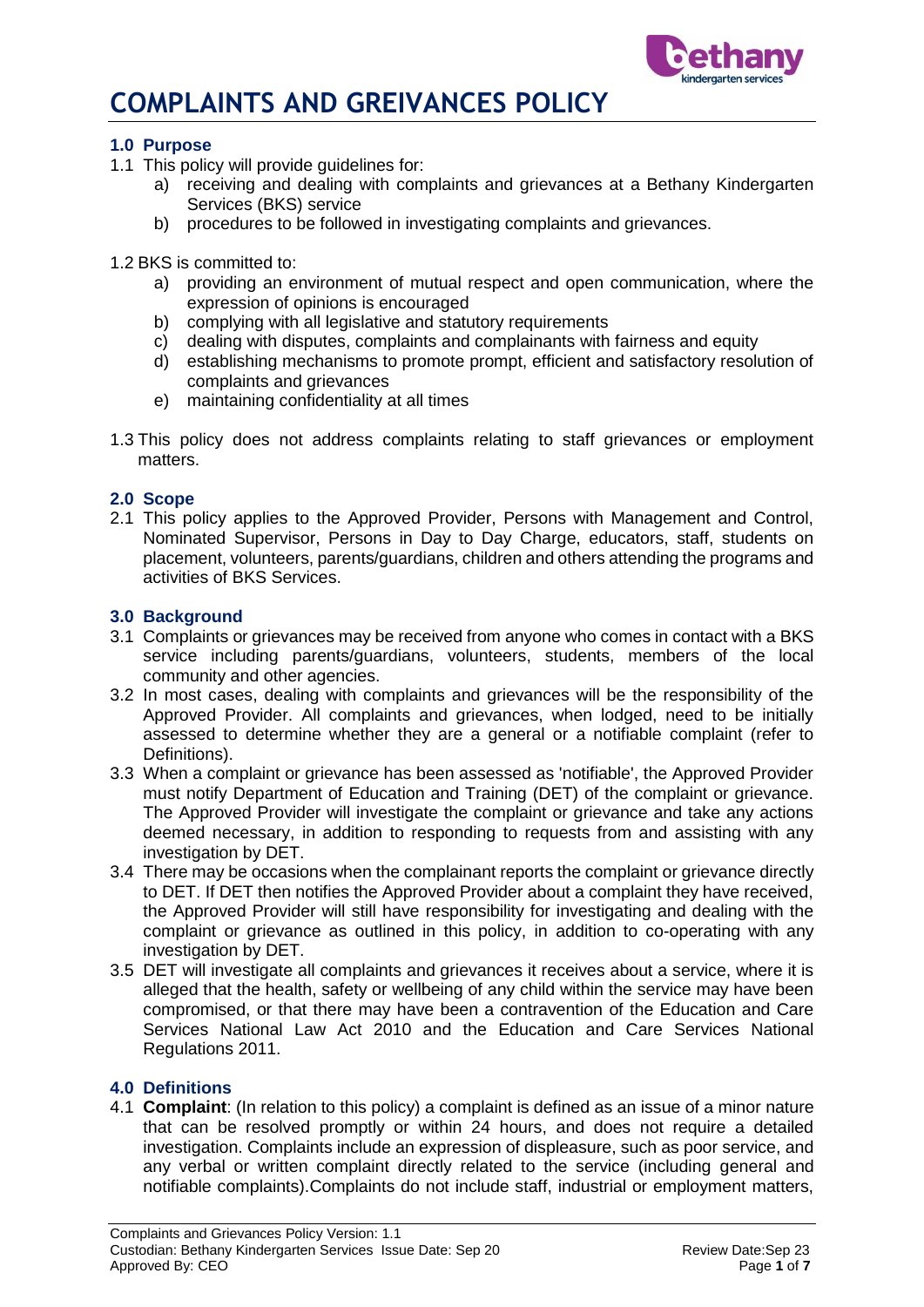

occupational health and safety matters (unless related to the safety of the children) and issues related to the legal business entity, such as the incorporated association or cooperative.

- 4.2 **Complaints and Grievances Register:** (In relation to this policy) records information about complaints and grievances received at the service, together with a record of the outcomes. This register must be kept in a secure file, accessible only to educators and Responsible Persons at the service. The register can provide valuable information to the Approved Provider on meeting the needs of children and families at the service.
- 4.3 **Dispute resolution procedure:** The method used to resolve complaints, disputes or matters of concern through an agreed resolution process.
- 4.4 **General complaint:** A general complaint may address any aspect of the service e.g. a lost clothing item or the service's fees. Services do not have to inform DET, but the complaint must be dealt with as soon as is practicable to avoid escalation of the issue.
- 4.5 **Grievance:** A grievance is a formal statement of complaint that cannot be addressed immediately and involves matters of a more serious nature e.g. the service is in breach of a policy or the service did not meet the care expectations of a family.
- 4.6 **Mediator:** A person (neutral party) who attempts to reconcile differences between disputants.
- 4.7 **Mediation:** An attempt to bring about a peaceful settlement or compromise between disputants through the objective intervention of a neutral party.

#### 4.8 **Notifiable complaint:**

- 4.8.1 A complaint that alleges a breach of the Act or Regulation, or alleges that the health, safety or wellbeing of a child at the service may have been compromised. Any complaint of this nature must be reported by the Approved Provider to the secretary of DET within 24 hours of the complaint being made (Section 174(2) (b), Regulation 176(2) (b)). If the Approved Provider is unsure whether the matter is a notifiable complaint, it is good practice to contact DET for confirmation. Written reports to DET must include:
	- a) details of the event or incident
	- b) the name of the person who initially made the complaint
	- c) if appropriate, the name of the child concerned and the condition of the child, including a medical or incident report (where relevant)
	- d) contact details of a nominated member of the Grievances Subcommittee/investigator
	- e) any other relevant information.
- 4.8.2 Written notification of notifiable complaints must be submitted using the appropriate forms, which can be found on the ACECQA website: www.acecqa.gov.au or submitted via ACECQA's online portal NQA-ITS
- 4.9 **Serious incident**: An incident resulting in the death of a child, or an injury, trauma or illness for which the attention of a registered medical practitioner, emergency services or hospital is sought or should have been sought. This also includes an incident in which a child appears to be missing, cannot be accounted for, is removed from the service in contravention of the Regulations or is mistakenly locked in/out of the service premises (Regulation 12). A serious incident should be documented in an Incident, Injury, Trauma and Illness Record (sample form available on the ACECQA website) as soon as possible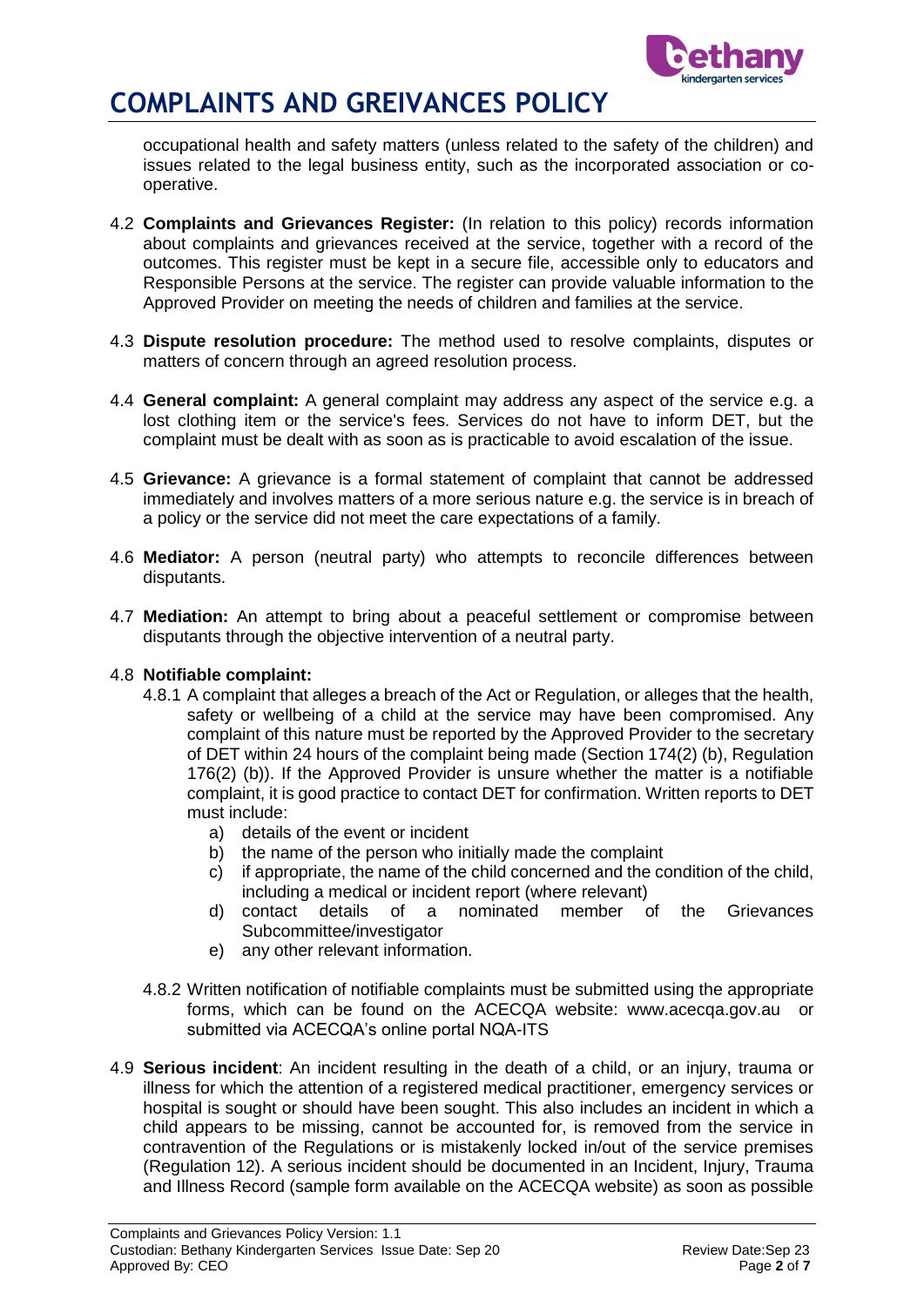

and within 24 hours of the incident. The Regulatory Authority (DET) must be notified within 24 hours of a serious incident occurring at the service (Regulation 176(2) (a)). Records are required to be retained for the periods specified in Regulation 183.

## **5.0 Responsibilities**

- 5.1 **BKS as the Approved Provider** is responsible for**:**
	- a) being familiar with the Education and Care Services National Law Act 2010 and the Education and Care Services National Regulations 2011, service policies and constitution, and complaints and grievances policy and procedures
	- b) identifying, preventing and addressing potential concerns before they become formal complaints/grievances
	- c) ensuring that the name and telephone number of the Responsible Person (refer to Staffing Policy) to whom complaints and grievances may be addressed are displayed prominently at the main entrance of the service (Regulation173(2)b))
	- d) ensuring that the address and telephone number of the Authorised Officer at the DET regional office are displayed prominently at the main entrance of the service (Regulation 173(2)(e))
	- e) ensuring that this policy is available for inspection at the service at all times (Regulation 171)
	- f) being aware of, and committed to, the principles of communicating and sharing information with service employees, members and volunteers
	- g) responding to all complaints and grievances in the most appropriate manner and at the earliest opportunity
	- h) treating all complainants fairly and equitably
	- i) providing a Complaints and Grievances Register (refer to Definitions) and ensuring that staff record complaints and grievances along with outcomes
	- j) complying with the service's Privacy and Confidentiality Policy and maintaining confidentiality at all times (Regulations 181, 183)
	- k) appointing an investigator to investigate and resolve grievances if deemed necessary
	- l) referring notifiable complaints (refer to Definitions), grievances (refer to Definitions) or complaints that are unable to be resolved appropriately and in a timely manner to the /investigator
	- m) informing DET in writing within 24 hours of receiving a notifiable complaint (refer to Definitions) (Act 174(4), Regulation 176(2)(b))
	- n) receiving recommendations from the investigator and taking appropriate action.

## 5.2 **Nominated Supervisors** are responsible for**:**

- a) responding to and resolving issues as they arise where practicable
- b) maintaining professionalism and integrity at all times
- c) discussing minor complaints directly with the party involved as a first step towards resolution (the parties are encouraged to discuss the matter professionally and openly work together to achieve a desired outcome)
- d) informing complainants of the service's Complaints and Grievances Policy
- e) recording all complaints and grievances in the Complaints and Grievances Register (refer to Definitions)
- f) notifying the Approved Provider if the complaint escalates and becomes a grievance (refer to Definitions), is a notifiable complaint (refer to Definitions) or is unable to be resolved appropriately in a timely manner
- g) providing information as requested by the Approved Provider e.g. written reports relating to the grievance
- h) complying with the service's Privacy and Confidentiality Policy and maintaining confidentiality at all times (Regulations 181, 183)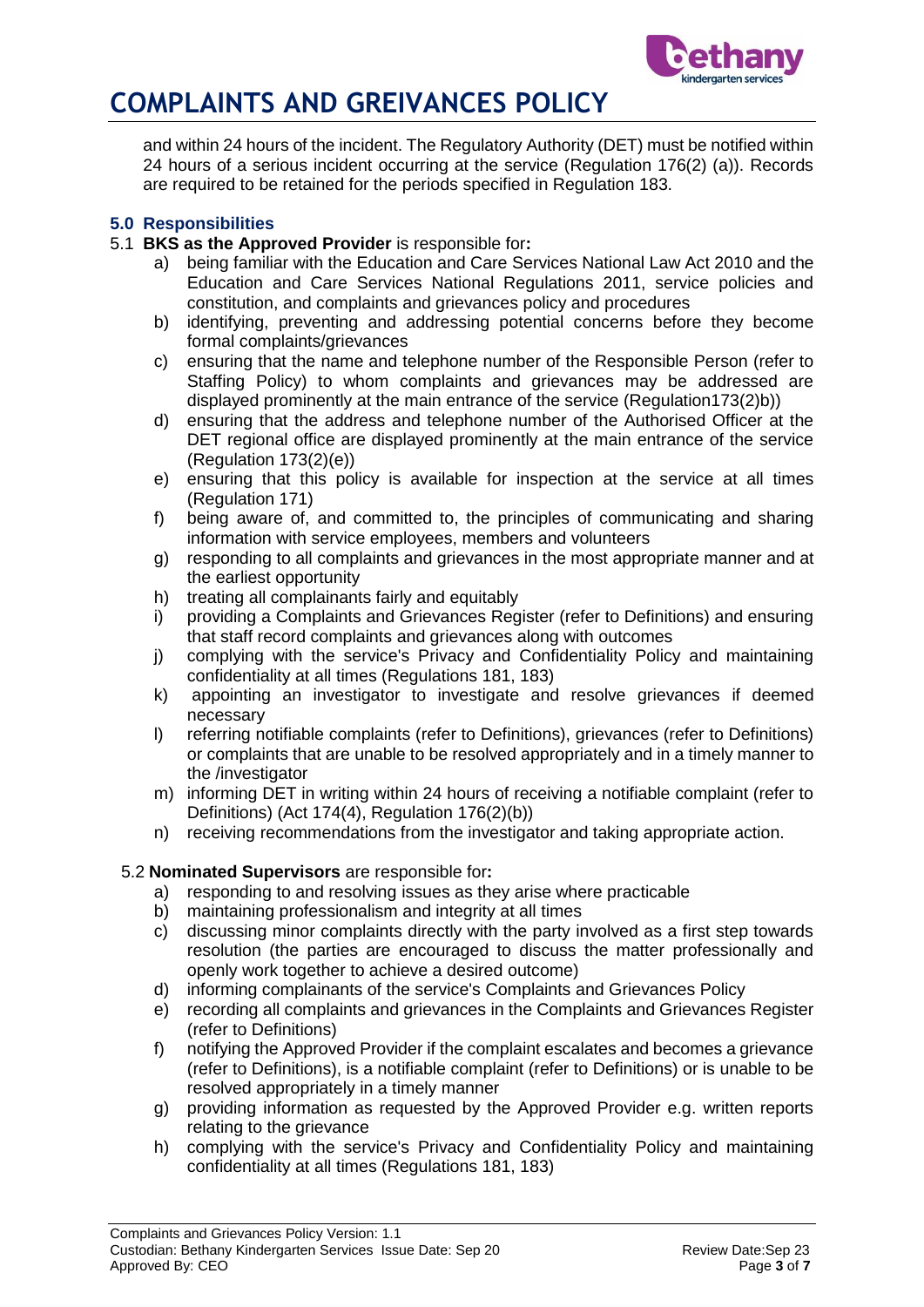

i) working co-operatively with the Approved Provider and DET in any investigations related to grievances about BKS, its programs or staff.

#### 5.3 **Parents/guardians are responsible for:**

- a) raising a complaint directly with the person involved, in an attempt to resolve the matter without recourse to the complaints and grievances procedures
- b) communicating (preferably in writing) any concerns relating to the management or operation of the service as soon as is practicable
- c) raising any unresolved issues or serious concerns directly with the Approved Provider, via the Nominated Supervisor or through the investigator
- d) maintaining complete confidentiality at all times
- e) co-operating with requests to meet with the Approved Provider or investigator and/or provide relevant information when requested in relation to complaints and grievances.
- 5.4 **Volunteers and students,** while at the service, are responsible for following this policy and its procedures.

### **6.0 Evaluation**

- 6.1 In order to assess whether the values and purposes of the policy have been achieved, BKS as the Approved Provider will:
	- a) regularly seek feedback from everyone affected by the policy regarding its effectiveness
	- b) monitor complaints and grievances as recorded in the Complaints and Grievances Register to assess whether satisfactory resolutions have been achieved
	- c) review the effectiveness of the policy and procedures to ensure that all complaints have been dealt with in a fair and timely manner
	- d) keep the policy up to date with current legislation, research, policy and best practice
	- e) revise the policy and procedures as part of the service's policy review cycle, or as required
	- f) notify parents/guardians at least 14 days before making any changes to this policy or its procedures.

#### **7.0 Attachments**

Attachment 1: Dealing with complaints and grievances

#### **8.0 Related Bethany Policies and Procedures**

- 8.1 Bethany Kindergarten Services Ltd.:
	- a) Code of Conduct Policy
	- b) Incident, Injury, Trauma and Illness Policy
	- c) Inclusion and Equity Policy
	- d) Interactions with Children Policy
	- e) Privacy and Confidentiality Policy
	- f) Staffing Policy

#### **9.0 Relevant Legislation and Standards**

- a) Charter of Human Rights and Responsibilities Act 2006 (Vic)
- b) Children, Youth and Families Act 2005 (Vic)
- c) Education and Care Services National Law Act 2010: Section 174(2)(b)
- d) Education and Care Services National Regulations 2011: Regulations 168(2)(o) and 176(2)(b)
- e) Information Privacy Act 2000 (Vic)
- f) National Quality Standard, Quality Area 7: Governance and Leadership
- g) Privacy Act 1988 (Cth)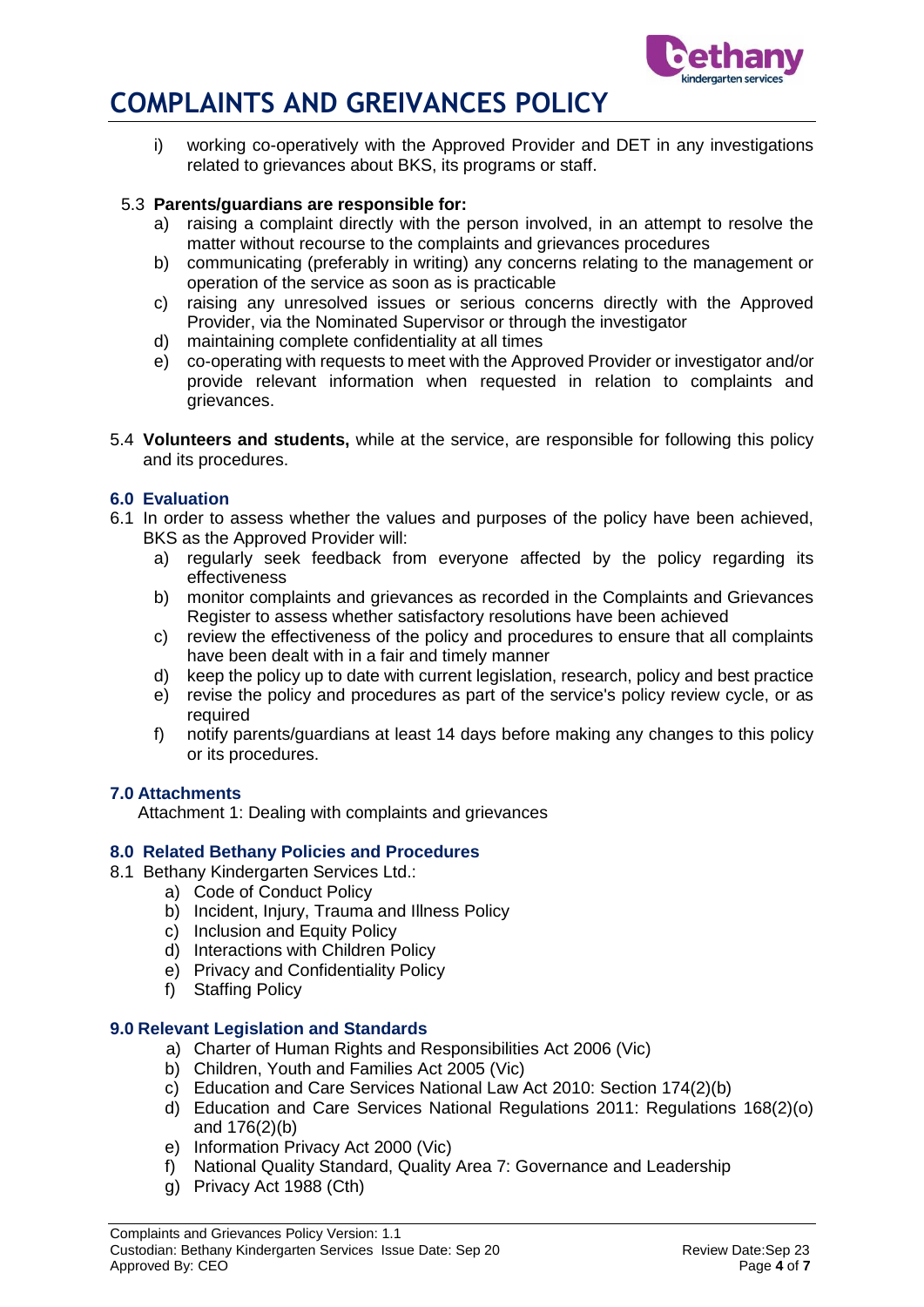

h) Privacy Regulations 2013(Cth)

#### **10.0 Sources**

- a) ACECQA: www.acecqa.gov.au
- b) Department of Education and Training (DET) Regional Office details are available under 'Contact Us' on the DEECD website: www.education.vic.gov.au
- c) ELAA Early Childhood Management Manual: www.elaa.org.au
- d) The Kindergarten Guide (Department of Education and Early Childhood Development) is available under early childhood / service providers on the DET website: www.education.vic.gov.au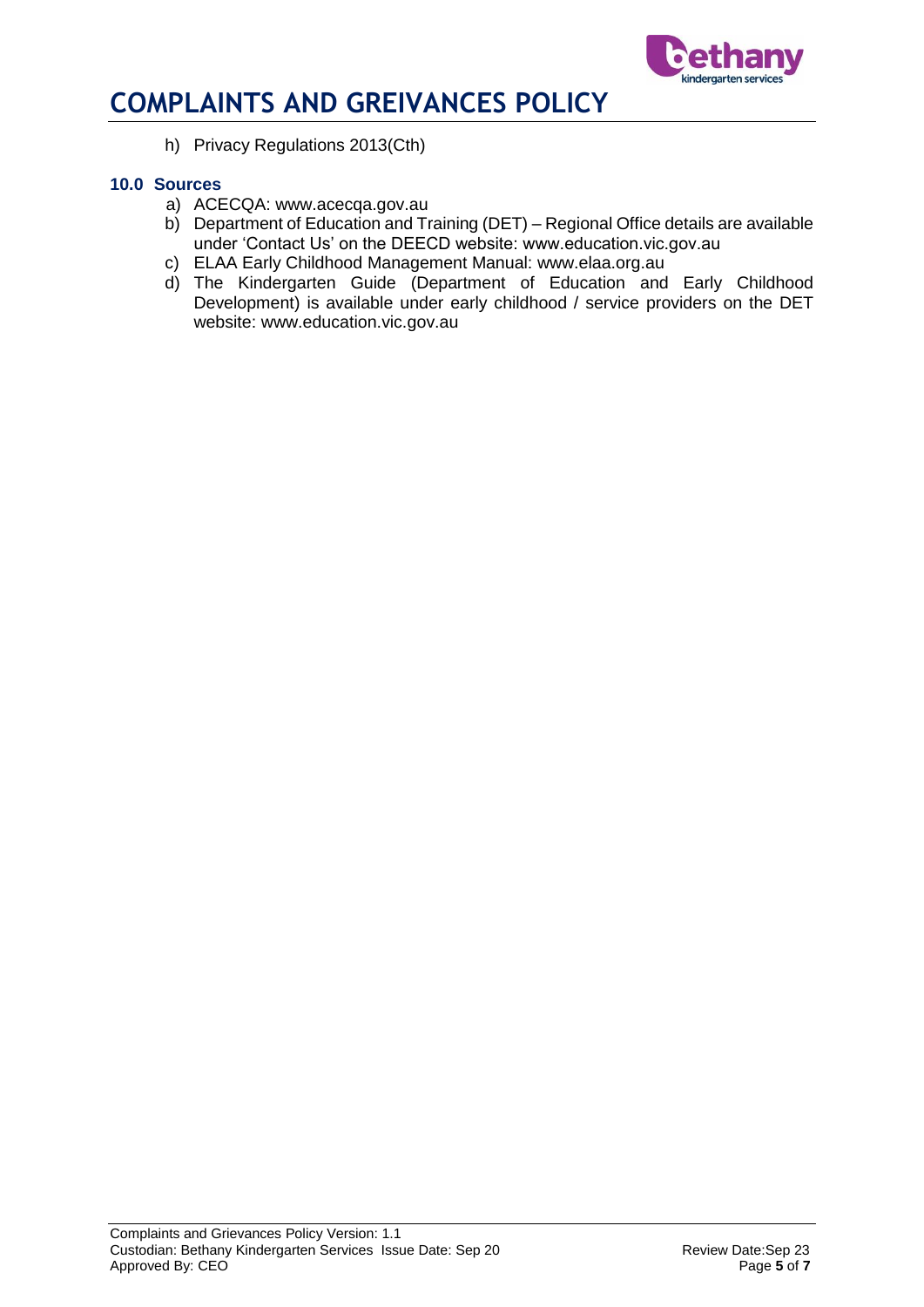

## **ATTACHMENT 1 - Dealing with complaints and grievances**

#### **DEALING WITH A COMPLAINT**

When a complaint is received, the person to whom the complaint is addressed will:

- a) inform the complainant of the service's Complaints and Grievances Policy
- b) encourage the complainant to resolve the complaint with the person directly, or to submit their complaint in writing
- c) enter the complaint in the Complaints and Grievances Register together with the outcome
- d) comply with the BKS Privacy and Confidentiality Policy with regard to all meetings/discussions in relation to a complaint
- e) inform the Approved Provider if the complaint escalates and becomes a grievance, a notifiable complaint or is unable to be resolved appropriately in a timely manner.

## **DEALING WITH A GRIEVANCE**

When a formal complaint or grievance is lodged with the service:

- a) the staff member receiving the formal complaint or grievance will record all relevant details regarding the grievance in the Complaints and Grievances Register and immediately inform the Approved Provider
- b) the Approved Provider must inform the service's investigator(s) to investigate the grievance
- c) the investigator will assess the grievance to determine if it is a notifiable grievance
- d) if the grievance is notifiable, the Approved Provider will be responsible for notifying DET. This must be in writing within 24 hours of receiving the complaint (Regulation 176(2)(b))
- e) the written report to DET needs to be submitted using the appropriate forms from ACECQA and will include:
	- i. details of the event or incident
	- ii. the name of the person who initially made the complaint
	- iii. if appropriate, the name of the child concerned and the condition of the child, including a medical or incident report (where relevant)
	- iv. contact details of a nominated member of the investigator
	- v. any other relevant information
- f) if the Approved Provider is unsure if the complaint is a notifiable complaint, it is good practice to contact DET for confirmation.

## **INVESTIGATOR RESPONSIBILITIES AND PROCEDURES**

In the event of a grievance being lodged, the investigator will:

- a) convene as soon as possible to deal with the grievance in a timely manner
- b) disclose any conflict of interest relating to any member of the panel of investigators. Such members must stand aside from the investigation and subsequent processes
- c) consider the nature and the details of the grievance
- d) identify which service policies (if any) the grievance involves
- e) inform the Approved Provider if their involvement is required under any other service policies
- f) if the grievance is a notifiable complaint, inform the complainant of the requirements to notify DET of the grievance and explain the role that DET may take in investigating the complaint
- g) maintain appropriate records of the information and data collected, including minutes of meetings, incident reports and copies of relevant documentation relating to the grievance